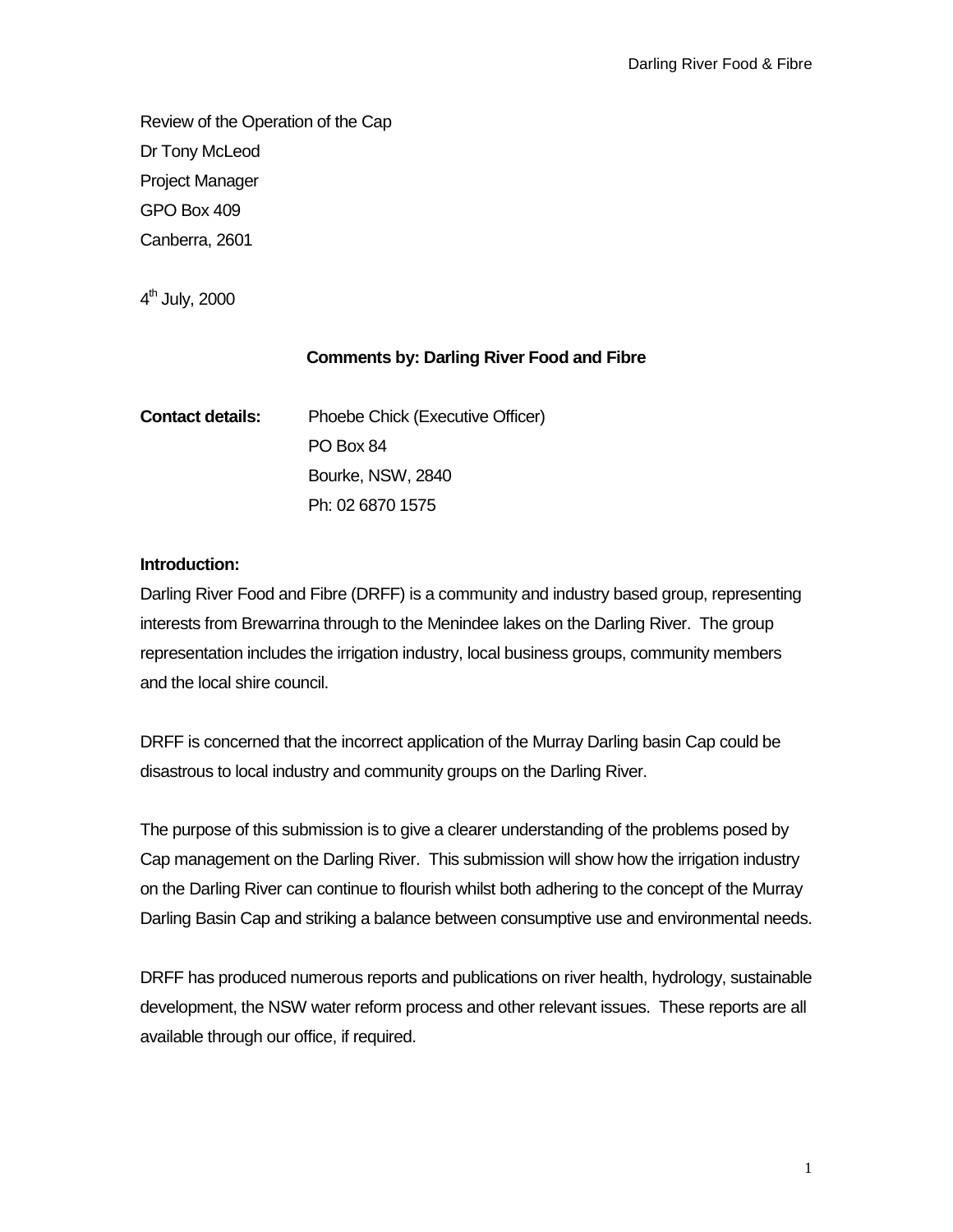## **The MDBC Cap:**

Presently we are being asked to accept Cap policies that will severely impact the social and economic well being of towns along the Darling River. This coupled with other water reforms, the lack of scientific information and disregard for any socio-economic impact assessment, demands the need to halt the path of the current reform process and implement a plan that will ensure both a sustainable irrigation industry and a healthy Darling River.

DRFF can support the implementation of a Cap on diversions in the Murray-Darling Basin, if it was for true environmental benefit, and protected security of supply. This Cap would need to be scientifically established with realistic objectives and an eventual outcome that had longterm environmental, social and economic gains. This is both a realistic and achievable aim on the Darling River.

Various organisations in our region submitted thoughts regarding the initial review of the implementation of the Murray Darling Basin cap on diversions. These thoughts are still relevant and we would encourage you to revisit these submissions in addition to the submission below.

DRFF welcomes the opportunity to work in partnership with the Department of Land & Water Conservation and the Murray Darling Basin Commission in formulating a better method for implementing a sustainable management strategy on the Darling River.

In 1995 the Murray Darling Basin Ministerial Council (MDBMC) elected to introduce a "cap" on diversions from the MDB. The purpose of this Cap was as an interim measure to curtail the growth in irrigation extraction until an audit could be carried out to determine the extent to which extractions could be continued. This interim Cap was also meant to allow time for the ecological needs of the basin to be determined. To date local irrigators have still not been officially informed in relation to the permanency of the Cap. This issue of communication is an aside to the main Cap debate, however it should be noted as of importance.

DRFF is not at odds with the notion of a Cap on extractions. In fact, a "cap" is a logical means of controlling a limited resource from over development. Following please find an outline of our major concerns in relation to Cap, as well as a number of alternative management solutions.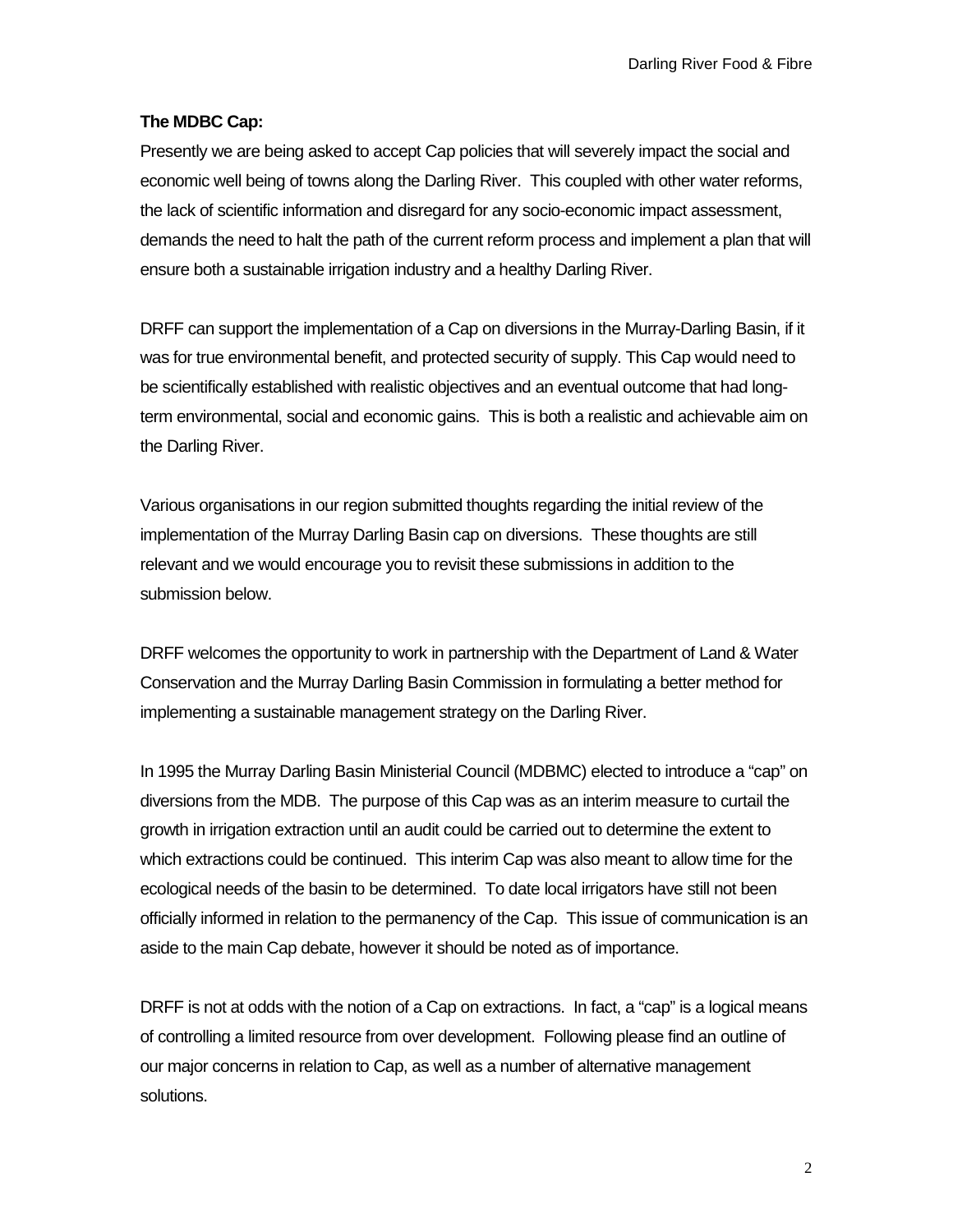*The Project Board has concluded that the Cap has been an essential first step in providing for the environmental sustainability of the river system of the Basin. Without the Cap there would have been a significantly increased risk that the environmental degradation of the river system of the Murray-Darling Basin would have been worse.*

DRFF agree that water is a precious resource that must be carefully managed to cater for social, economic and environmental needs. Local irrigators have long acknowledged the need to ensure the long-term health of the Darling River. We need a sustainable economy and a sustainable riverine environment.

We see the need to have an adaptive management plan to achieve a sustainable outcome. Neither the environment nor the local/regional community will benefit from a statewide "blanket" approach to water reform that does not take into account specific issues in each valley as a number of critical matters were not addressed in the original Cap model.

Sustainability needs to be defined in the first instance by determining a flow regime which relates to actual needs under present developed circumstances and not by assuming that flow patterns can be made to revert to those which existed prior to irrigation development. The present attitude seems to be that all of the flow is required for the environment with a flow regime being determined by academics using a theoretical approach to historic data instead of accepting that circumstances have changed and will continue to change as local and world populations increase.

Page five of the review report states "a clear correlation exists between increases in diversion, our single biggest intervention in the MDB, and decline in river health". This statement is unfounded and calls for urgent attention. We require a more transparent definition of sustainable river systems and a far more comprehensive identification of the contributing factors to that health. We then require an appropriate tool to manage those contributing factors. The Cap does little to address the multitude of factors contributing to the health of our river systems such as urban pollution, carp or introduced plant species.

Page nine of the report suggests that the "immediate costs of the Cap, on the agricultural sector, through forgone development have not been significant". Members of the Bourke community have seen mainly negative impacts from the Cap. Work of a capital nature that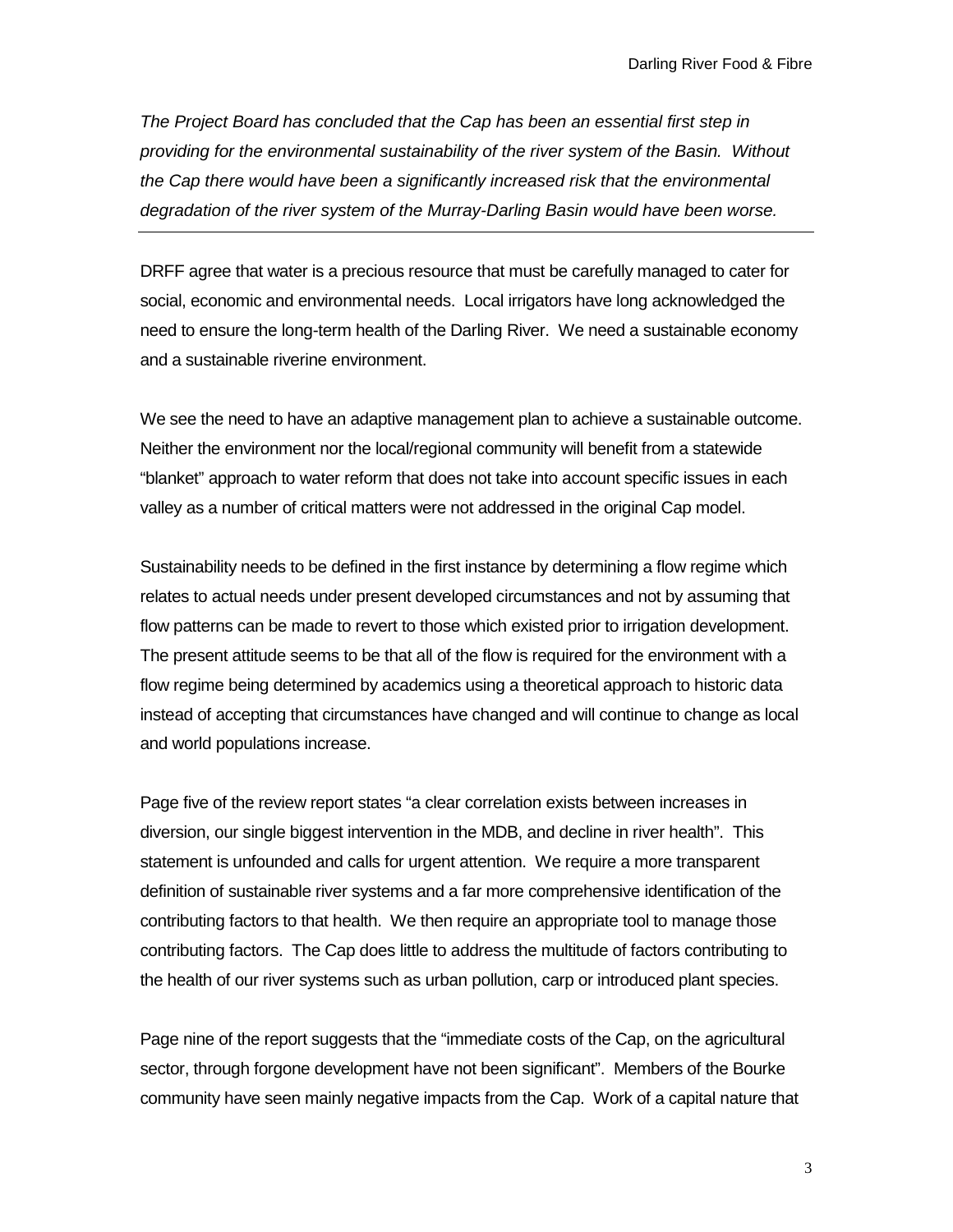would have provided employment and income to the region has all but ceased. It is not possible to even fund efficiency works when the nett Cap effect on water entitlement to any individual farm is still not identifiable. Cap has had a further depressing effect on a local economy already struggling with high unemployment and economic depression.

In the unregulated section of the Barwon & Darling rivers, the removal of the Cap would not automatically result in an explosion of development. Due to the 'flow related' water extraction regime, development has only been possible where it is sustainable. Removal of the Cap would allow reversion to a system of development in relation to demonstrable resource availability, and more importantly an ability to identify the asset worth of stable access right. It would not have any assessable impact on downstream access rights as extraction only occurs when base environmental flows have been guaranteed.

The formulation of the Cap policy appears to have been based on a knee jerk reaction to an inadequate scientific study on river health. DRFF have demonstrated that Cap in itself is not the best method of controlling hazards, which effect riverine health. A better form of approach would be to develop management techniques in regard to controlled river flows that relate to user needs and environmental requirements.

The introduction of the Cap was done in an ad hoc manner in 1995 with the first Audit document, which was based on elementary information. Since that time, very little has been done to obtain additional information to verify that the Murray-Darling basin was under the degree of risk specified, or that the Cap was based purely on the precautionary principle.

It appears that little or no consideration has been given to the fact that the Australian population is now 19 million people, and it is impossible to maintain the environment in the form that existed 200 years ago or even 20 years ago. There is a need for a more practical approach to the fact that increased population requires ongoing development and resource management, as well as attempting to maintain the environment in a sustainable manner.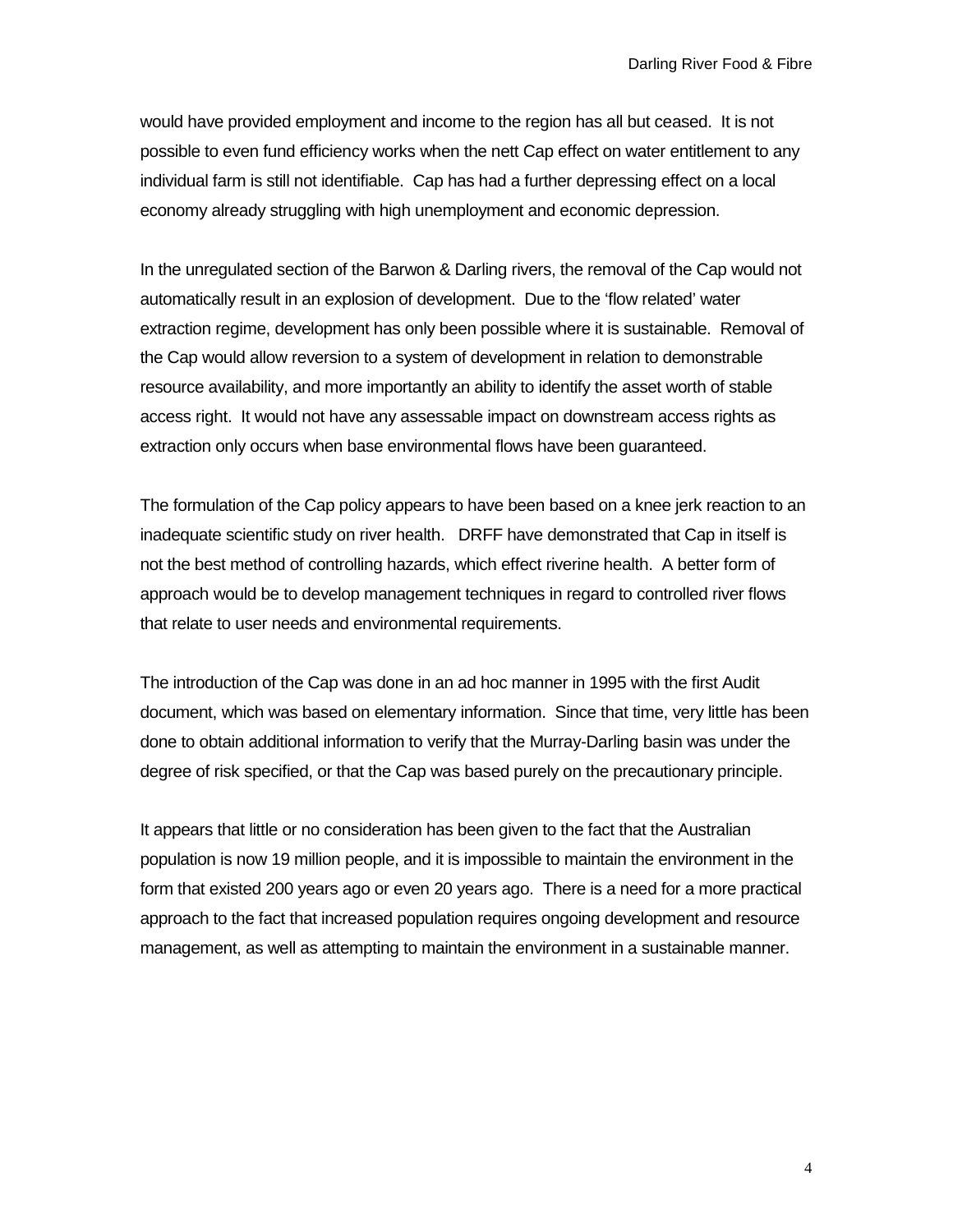*However the Project Board has concluded that there is no certainty that the Cap on diversions at its current level represents a sustainable level of diversions – the level at which it is set being that which existed at the time when it was decided to introduce a Cap. Further the Project Board recommends that as better information informs our management of the Basin's resources, the level at which the Cap is set should continue to be refined to reflect our increased understanding. It is likely that such refinements may lead to the lowering of the level of the Cap in some valleys. Indeed, some jurisdictions have already increased the environment's share, via access restrictions in addition to that required by the Cap, as part of their longer-term direction of improved water management.*

Most Australians agree that irrigation represents a huge benefit to the nation in terms of jobs and wealth generation, and provision of adequate supplies of food & fibre. The question is – how much water should be taken? And probably more importantly – how much should be taken at particular times in the climatic cycle? Cap does little to address the importance of this question.

On the Darling River local irrigators use a tiny amount of the flows which come down the river and end up passing Wilcannia to flow into Menindee Lakes.

Studies carried out by DLWC using the IQQM modeling show that Darling River irrigators use less than 7% of flows on average. In many years it is a lot less.

Irrigated agriculture accounts for 64% of the value of all agricultural output in the Bourke region, and 45% of total employment in the Bourke region is directly or indirectly reliant on irrigated agriculture. In 1998 this was achieved with a little over 2% of the water that flowed past Bourke.

In 1996 the local irrigators put a proposal to the DLWC to increase river heights. At that time we were able to pump the river down to 390 megalitres per day. We knew this was unsustainable so we offered to raise these thresholds to 1000 megalitres per day, in return for greater access to the high flows. Adoption of this plan would have effectively rectified the only real "irrigation problem" on the Darling River – that of extraction during periods of low flow.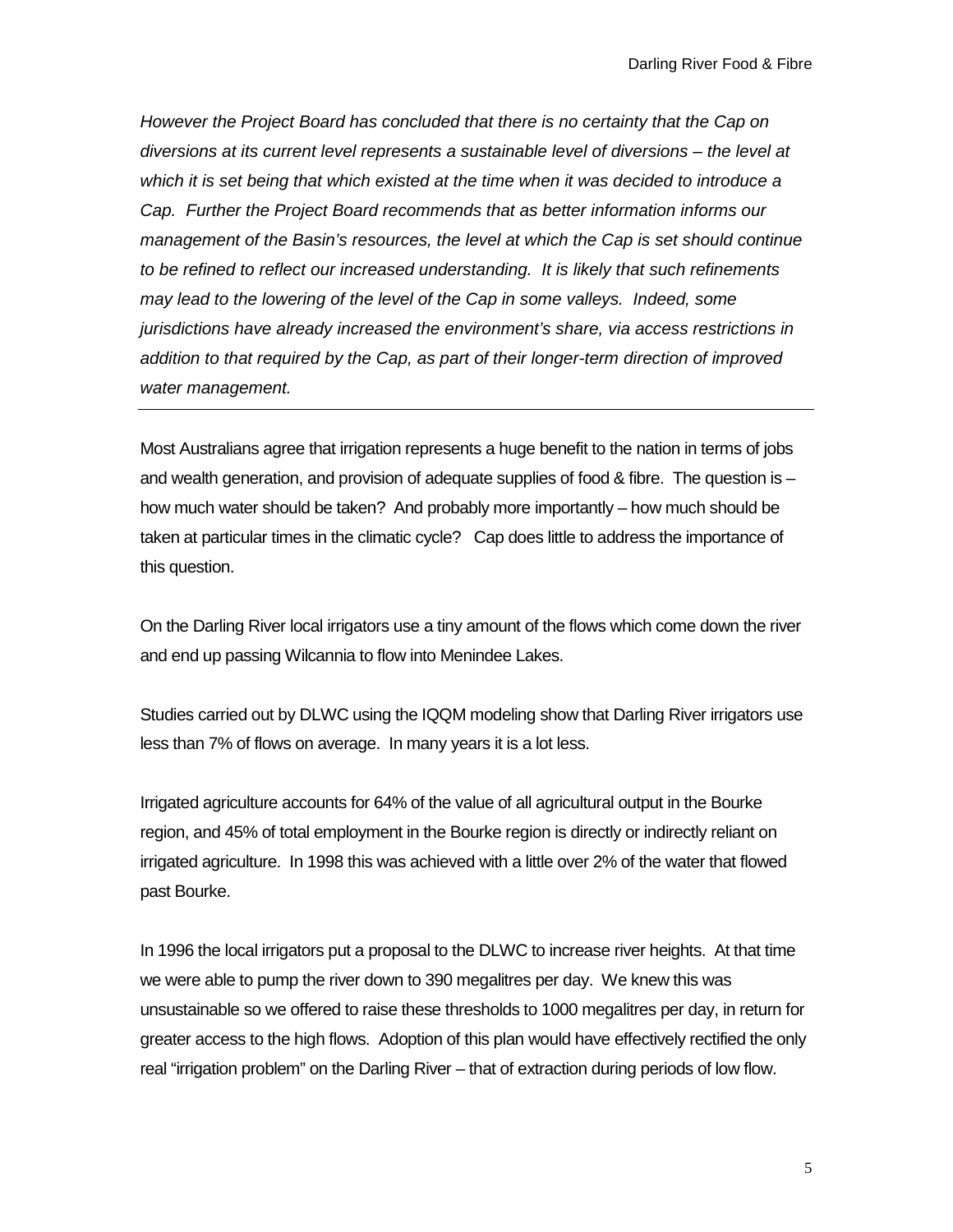The River Management Committee finally adopted our recommendations on this matter more than a year ago, but the new thresholds have still not been implemented due to government inaction in installing the right gauges to manage these new thresholds.

Despite this, our local industry has continued to shepherd the low flows through to downstream communities, to ensure decent water quality in summer and the dissipation of blue-green algae and or water quality problems.

We have, and continue to call for an independent riverine research centre to be established in Bourke to collect and collate flow data and relate to identifiable benchmarks of sustainability. Such a facility would be strongly supported by local irrigation and industry representatives and provide a vital tool in the sustainable management of our water resources. There is a disturbing lack of government support such a research centre.

Refinement of the Cap as a result of increased understanding of the complex functioning of our ecosystems should work both ways. Whilst our increased knowledge may suggest a need to lower Cap our increased knowledge will also create greater efficiencies in water consumption, greater knowledge of environmental requirements and an increased understanding of the complexities of biodiversity, which will be required to support our growing global population.

The validity of current Cap levels is of great concern to local irrigators. A house is only as good as the foundation it is built upon, and irrigator Cap compliance will be an issue until the foundation of Cap is transparent and fair.

At no time to date has there been any determination of environmental needs other than to state that all flows are required for this purpose. Until such time as the QLD section of the catchment is controlled and managed, it will be impossible to decide whether more or less water can be made available for extraction. The whole process needs to be considered on the basis of sharing the available resources in the most practical way to provide the most benefit for all concerned rather than giving all preference to an unknown and undetermined environmental requirement. Water extraction has a basin wide impact that is not addressed through the implementation of a blunt Cap across valleys and out of touch with the intricacies of individual ecosystems.

6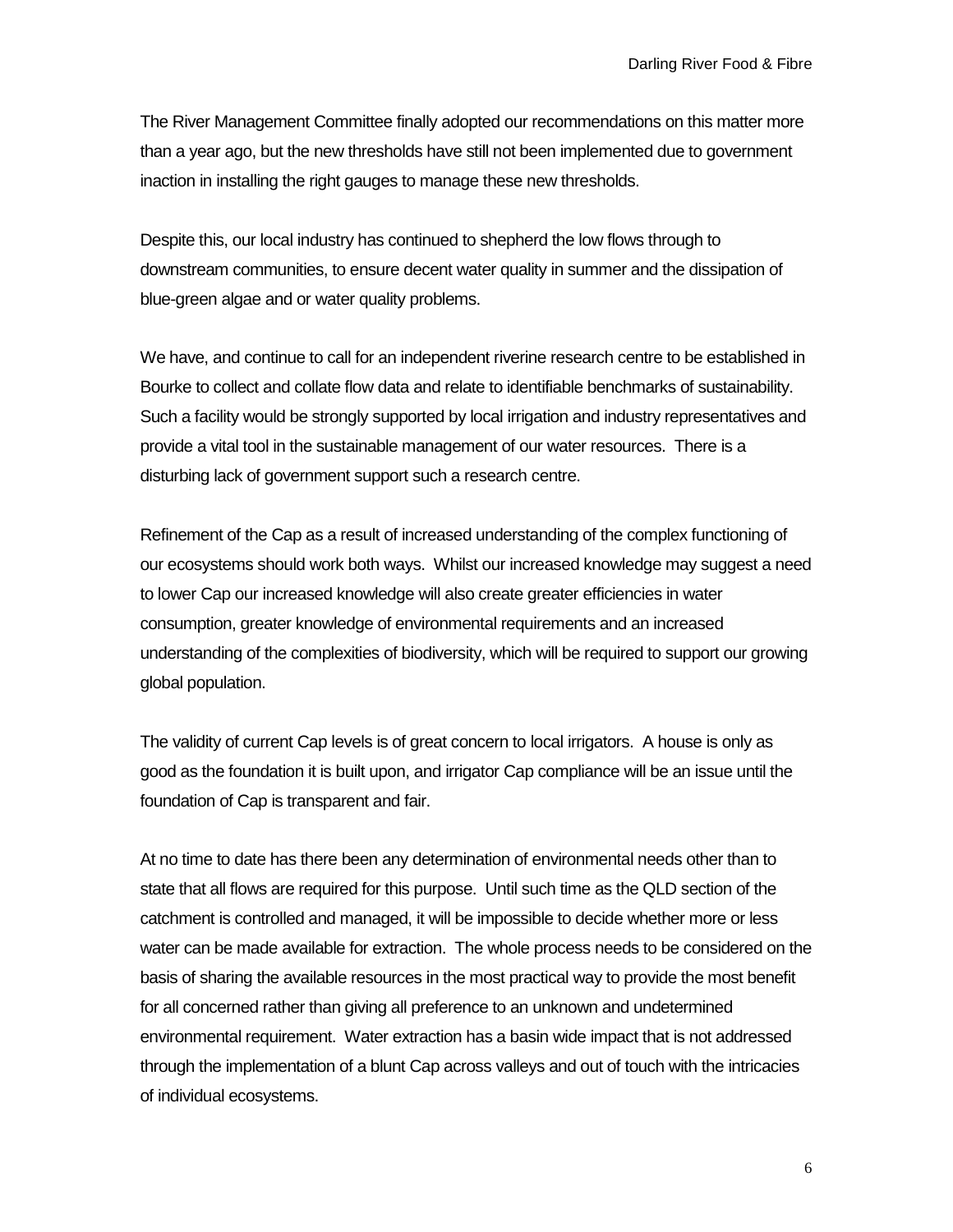*The PB considers that there is compelling evidence that the Cap has already delivered significant economic and social benefits to the Basin community and that the net benefit will increase over time.*

Socio-Economic assessment of the impact and outcomes relating to Cap has only commenced in recent months. This socio-economic assessment is anticipated to run until at least the end of 2000 to have any meaningful figures and results.

Interim assessment undertaken by DRFF suggests that water entitlement losses imposed by Cap of up to 45-55% of maximum extraction limits will have a severe impact on local production. Further losses in the order of \$20 million per annum and job losses of up to a further 100-150 full time jobs could be expected. This is likely to increase the predominance of welfare towns in the Western part of NSW.

Following the decline in the wool industry in recent years, the emergence of irrigated agriculture as an alternative, viable agricultural industry has enabled the strong ties, which family farming has forged within the community, to continue.

The MDBC's Cap proposal, which for the Barwon-Darling irrigators could mean a reduction of 55% of existing irrigation quota and the threatened extinction of small but innovative schemes, is totally abhorrent to the very families and communities whose drive and determination have developed this unique part of Australia.

Page eight of the report suggests it is difficult to attribute specific impacts to Cap. In a community such as Bourke where irrigated agriculture contributes to 45% of the local employment it becomes very easy to attribute specific impacts to Cap

In the case of the Barwon and Darling system the NSW Government committed to the Cap without understanding its validity, definition or impact.

Security of supply has not been achieved due to a lack of concrete resolution of the sleeper/dozer issue. Whilst it is stated that this is outside the jurisdiction of the MDBC it should be realized prior to making statements such as the above.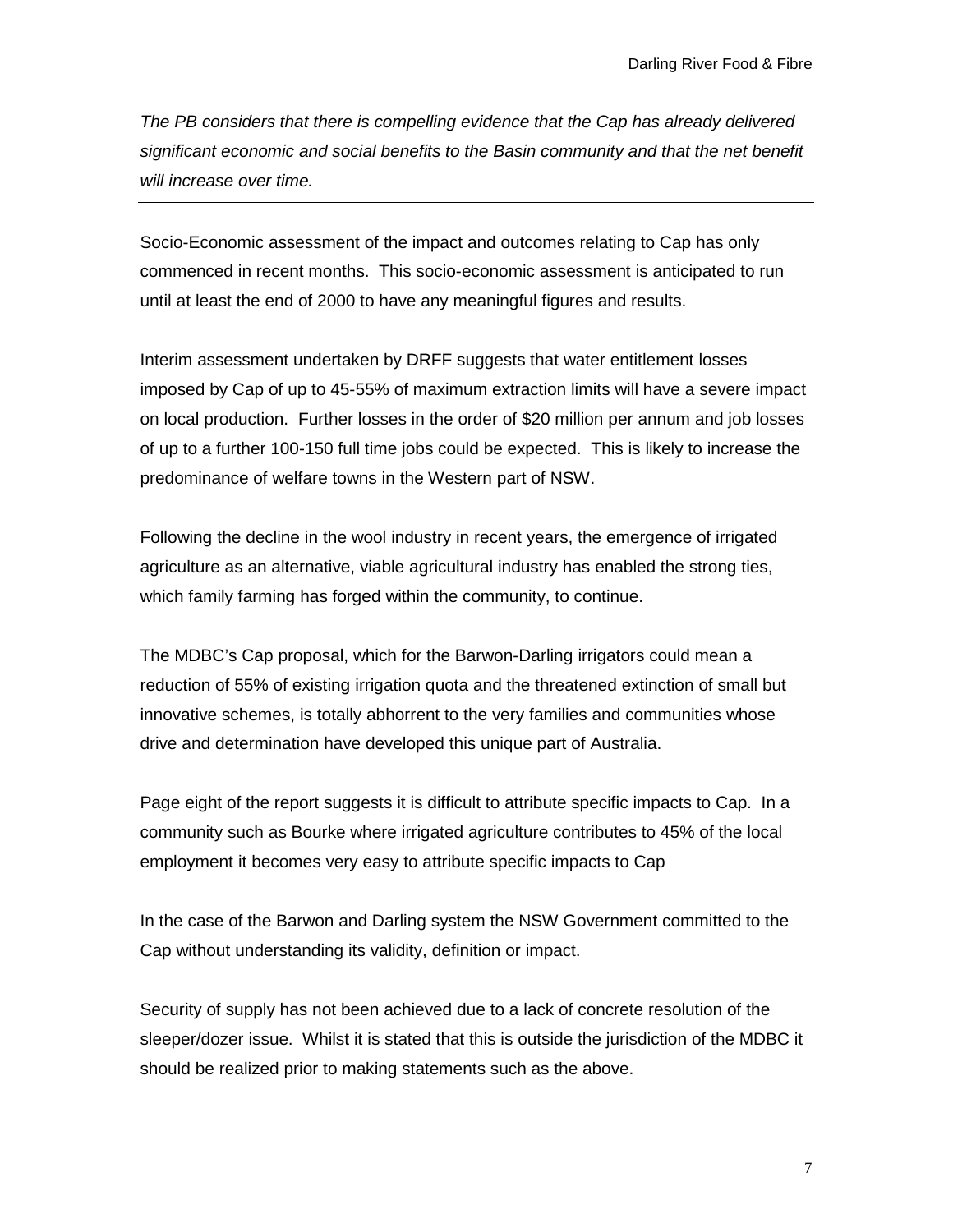Page three of the report states, "the Cap itself does not attempt to reduce basin diversions, merely prevent them from increasing", yet Barwon and Darling river license holders are facing cuts of up to 55% of their allocation! There is obviously a section missing in this puzzle!

The standard of the "Economic and Social Analysis" report contributed by Marsden Jacob and Associates is deplorable. It would be impossible for the Cap Project Board to make well informed comment based on a report that:

- does not even mention the costs/potential costs involved with Cap implementation
- does not deliver an in-depth analysis of benefits related to Cap implementation
- only considers the Cap in isolation from other water reform impacts currently affecting irrigation communities

We suggest that the Cap Project Board publicly release terms of reference for a consultancy to consider:

- the macro and micro economic/social costs and benefits of Cap implementation
- the relationship between the cost/benefit outcomes of the Cap and the cost/benefit outcomes related to other water reform issues
- the relationship between the Cap and available resource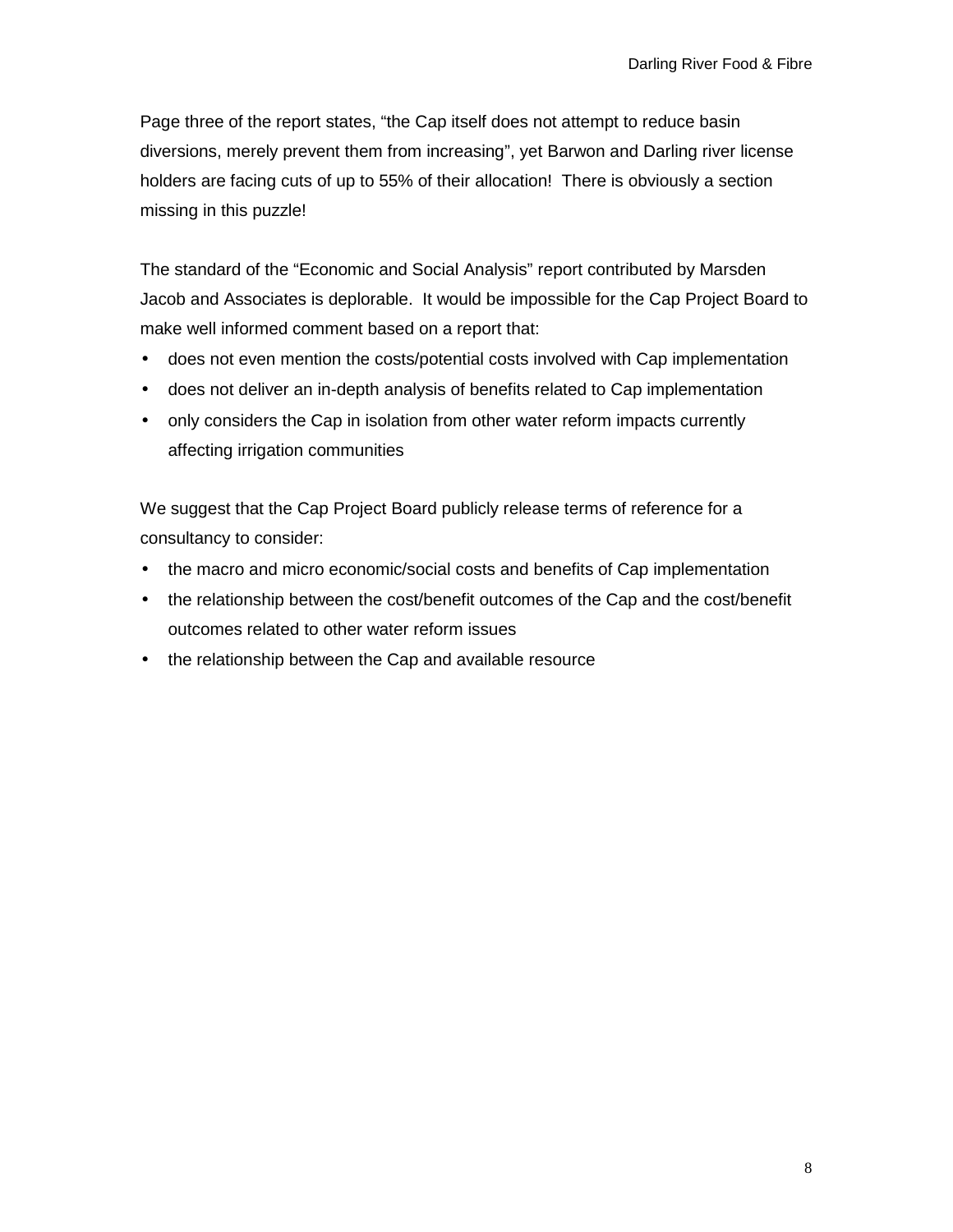*The results of research conducted for the Review make it clear that, in the absence of the Cap, the erosion of security of supply for irrigators and other users would have been significant. These analyses were performed on several systems across the Basin reflecting diverse agricultural practices and climatic conditions.*

Irrigators are in general agreement that the net benefit of the Cap will increase over time but that further work needs to be carried out to understand individual valley/irrigator impacts

Until such time as property and water rights are determined in the manner required by COAG there will be no changes to security of supply for irrigators on regulated sections of rivers. There is no security of supply to irrigators on unregulated rivers as they are dependent on rainfall or in the case of the Barwon- Darling, on excess flows from regulated tributaries of the Queensland catchment, which provides no security at all.

Page 10 of the report suggests that without Cap there would have been a high activation of sleeper and dozer licenses. To date the issue of sleeper and dozer licenses has not been addressed on the Barwon and Darling Rivers and thus Cap has done little to protect the security of supply for irrigators as it relates to the activation of previously inactive licenses.

This section also suggests that in the absence of Cap there would have heightened social tensions between irrigator groups, between river valleys and between urban and rural Australians. This comment is childish and self-destructive. Urban Australians depend on rural Australians for the production of food and fibre and for a valuable contribution to our balance of payments, rural Australians in turn depend on urban Australians, Cap will do little to affect this on-going interdependence.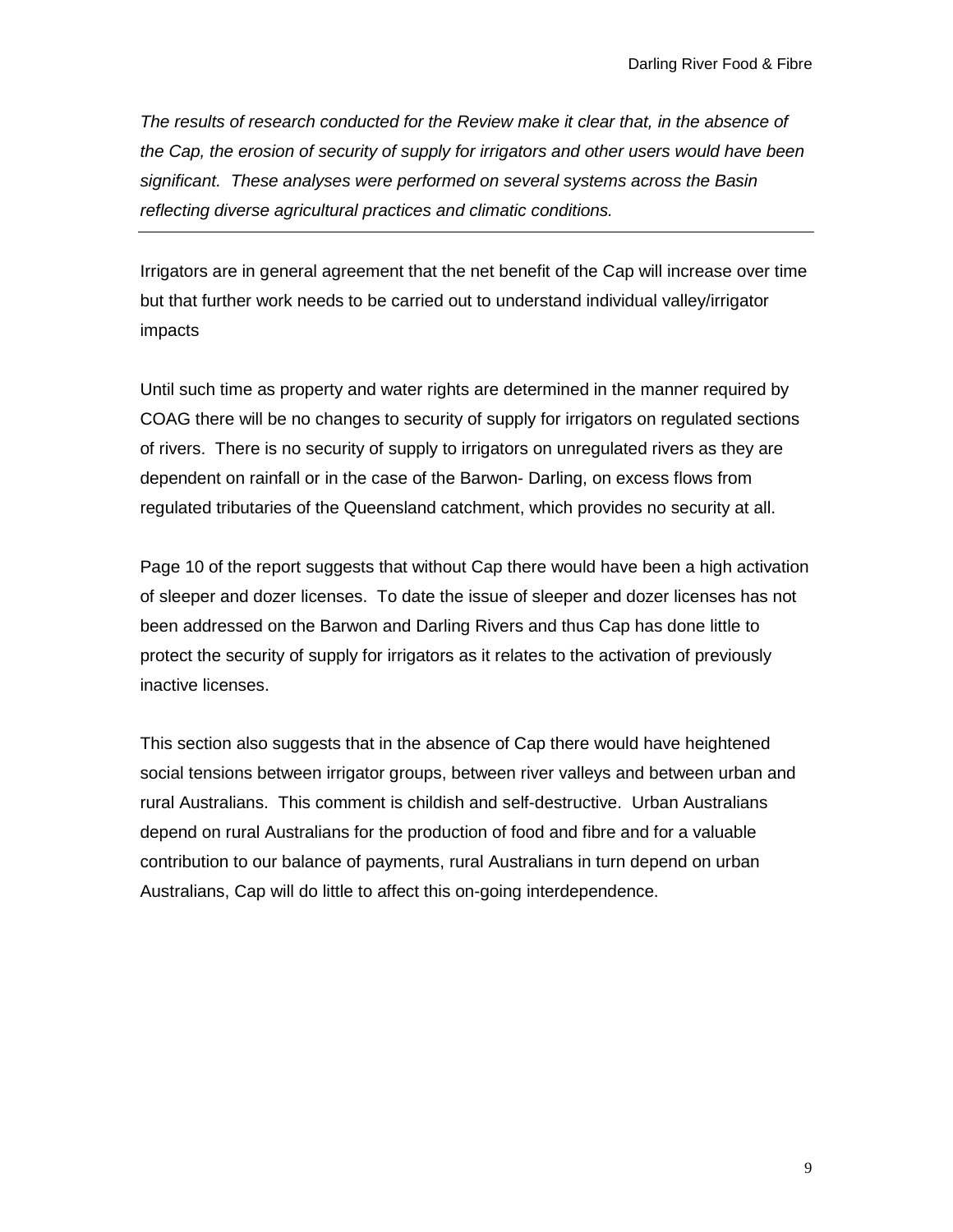*Through guaranteeing security of water supply at the valley level, the PB views the Cap as having provided a more certain climate for long-term investment and development, particularly in high value agriculture and value adding processing, as well as providing benefits to the environment.*

Cap certainly has the potential to provide a good basis for security and trading however this has not been satisfactorily addressed on a state level.

Irrigators are in general agreement that the implementation of the Cap has provided a higher security of water supply at the valley level. Only with the implementation of a secure individual property right, through the Water Management Bill 2000, will security for long-term investment be realized.

*The PB considers that the Cap has provided a mechanism for restraining, in an orderly fashion, growth in diversions while enabling economic development to proceed.*

We are of the view that the Cap has not restrained growth of diversions in an orderly fashion. The Cap was implemented as a blunt instrument designed to limit total diversions. The constructors of the Cap and implementing authorities essentially left valley communities to "sort out the mess" in relation to equitable sharing of Cap limits without provision for an adjustment period to allow this.

Yes, Cap certainly provides a mechanism for restraining growth in diversions however on the Darling, which is an event river, this also restricts access to the high flows, flows during which diversions have very little, if any measurable impact.

There is no doubt that the Cap restrains growth of diversions, but in its present form it is also a limiting factor to any form of economic development.

Page nine of the report suggests that other economic benefits such as tourism will result through Cap. These economic benefits will not be realized in communities such as Bourke, as the removal of employment opportunities in irrigation will create a welfare town that deters tourists and is likely to create a spiral of community decline.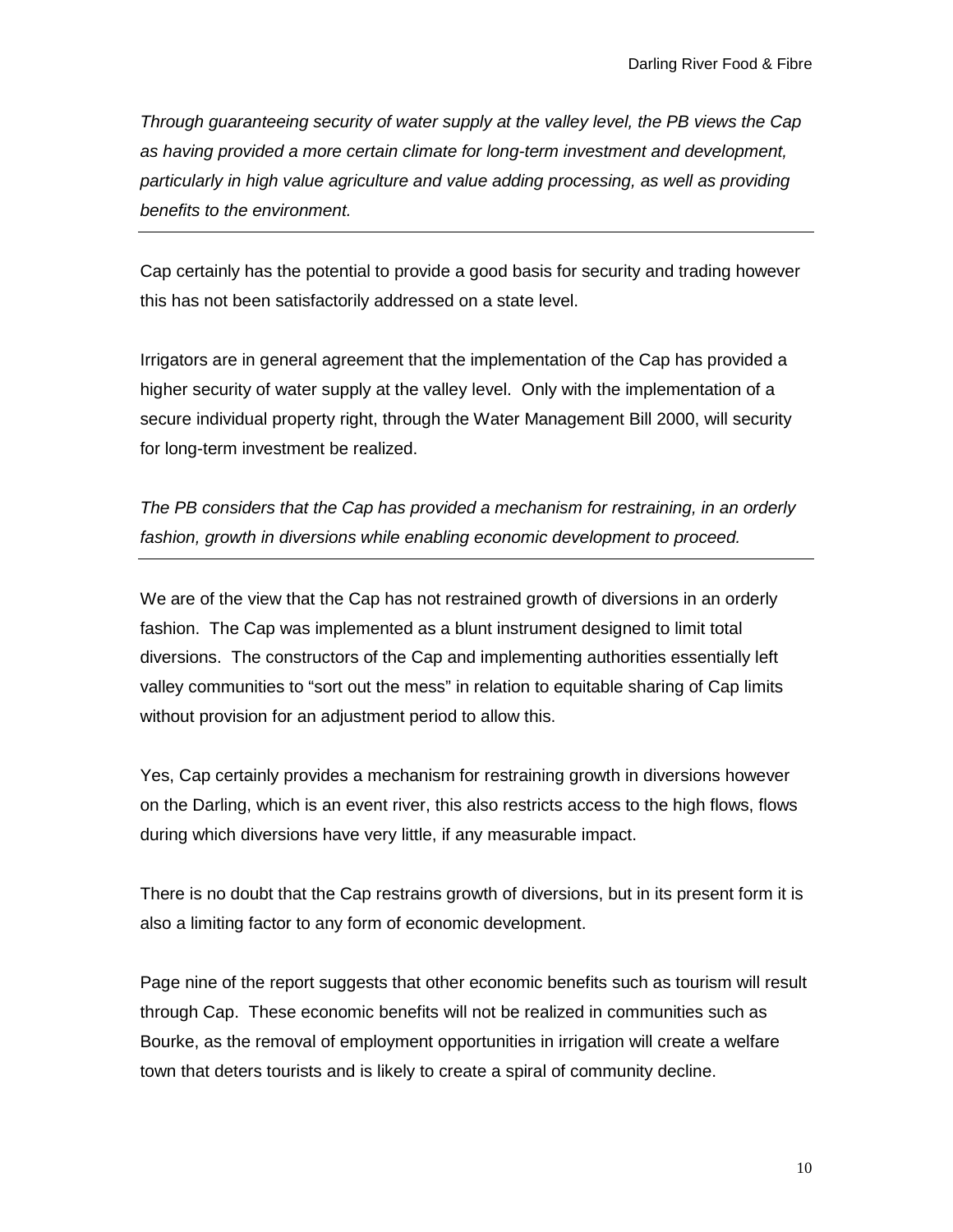*The PB recognises that this strong positive conclusion will not be the perception of every stakeholder in the Basin. However, the PB concludes that the overall benefit of the Cap, especially from ensuring security of supply at a valley level and providing an environment within which water trading and related reforms could be developed, has been a positive one.*

There could be benefits from managing the available resource in each valley and ultimately the whole of the Murray Darling catchment but to attain this would require more appropriate controls at State level and a better and more practical approach from decision makers in the MDBC. There is a need to get out and talk to users, and not to just support the proposition that all the rivers are degraded and that the availability of supply has to be reduced to provide for supposed environmental needs.

Darling River Food and Fibre recognize that many of the major costs incurred by irrigators in recent times have stemmed, not from the Cap in isolation, but from the concurrent implementation of several other water reform initiatives. The Cap has defined the property rights between states and rivers (to a certain extent) but has done nothing to define the rights of the individual.

It is therefore not appropriate for the Project Board to consider the Cap in isolation. It has been the cumulative effect of all of these reforms, in addition to Cap, which threatens the social and economic viability of our regions.

Darling River Food and Fibre have indicated our concerns, in relation to Cap, on a number of occasions. As an association and on a broader community level we have been proactive in offering well researched, community based management alternatives, which have not been appropriately considered. The above Project Board statement and its lack of regard for ongoing community feedback is extremely disappointing.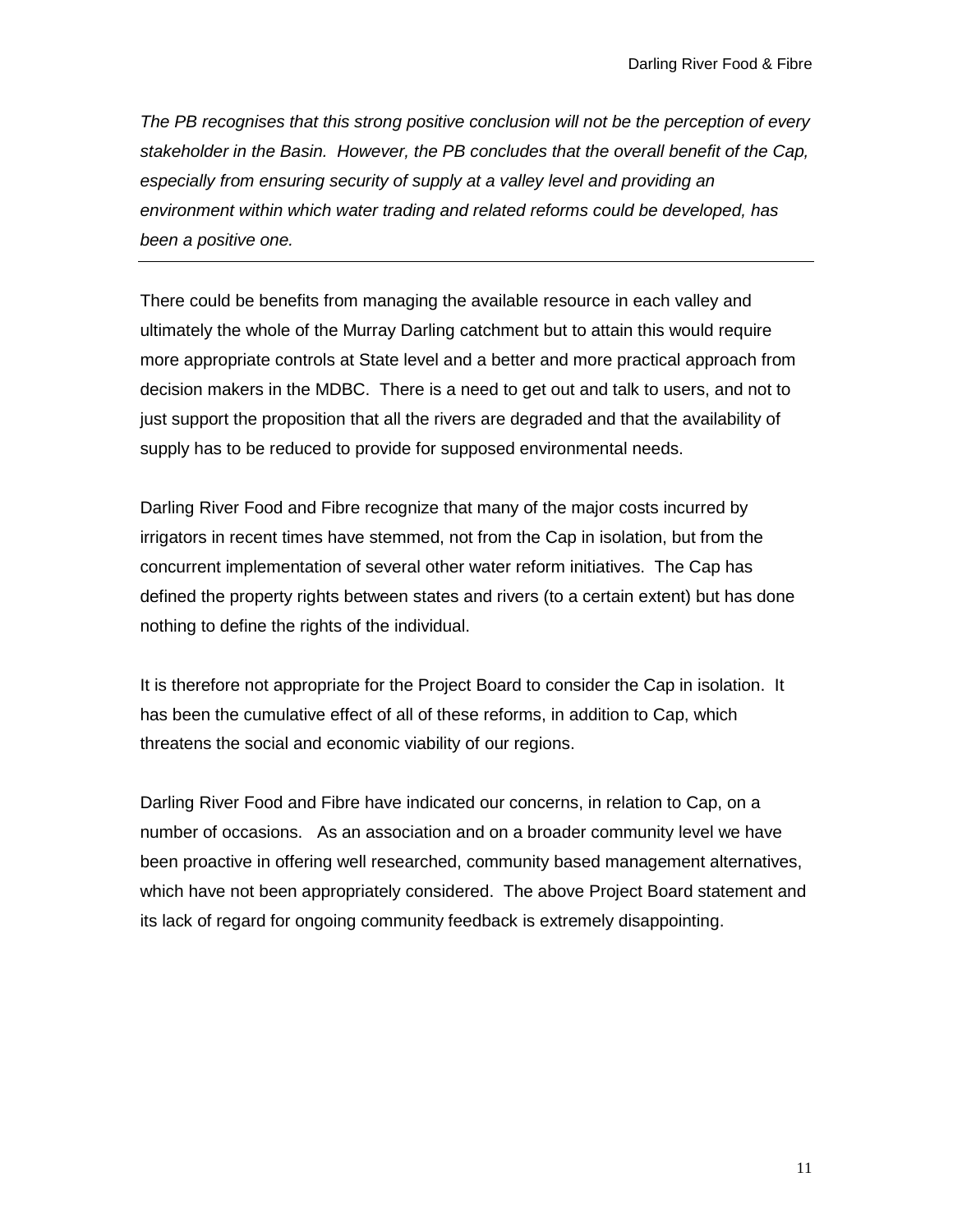*The PB identified several equity issues (notably Cap arrangements for QLD and ACT) of longstanding duration that require urgent resolution. In addition there are several more recently identified equity issues also requiring attention. The effective management of these issues will necessitate a total catchment management approach to water management that embraces both surface and groundwater resources*

Darling River Food and Fibre is of the understanding that approximately 80% of submissions were received from NSW and of those a similar percentage focused on the equity and/or the history of use argument. Irrigators recommend that rather than abrogate responsibility for the effects of Cap implementation the Project Board should seek to address these issues. If the Project Board requires resubmission of our original Cap response documents, our office would be only to willing to make them available.

Darling River Food and Fibre have consistently supported community resource planning in consultation with government. We believe, on the understanding that each valley's obligations to the health of the Basin are met, that valley ownership and therefore responsibility of the management of natural resources will provide solutions appropriate to those affected by any decision making process. In addition, we believe that the current Cap should be set as a point of reference for the future by which any increases or decreases in extraction limits can be benchmarked against by individual valley communities.

The Water Management Plan would incorporate the environmental needs of a river. These needs must be scientifically defined, locally driven, outcome based and auditable. Under this framework, there would be no purpose served by imposing extractable limits in addition to a Water Management Plan.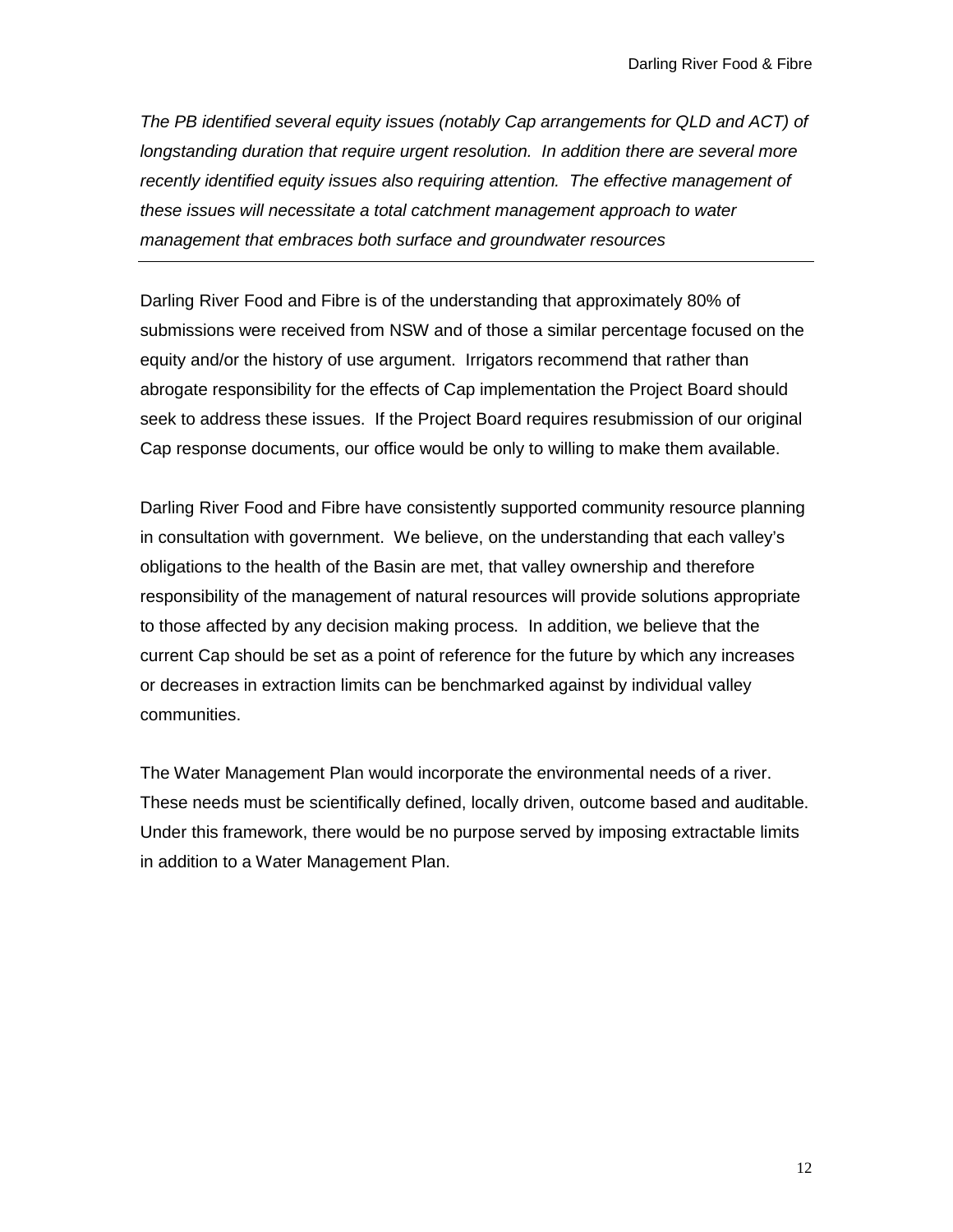*The PB focused on equity issues arising from the implementation of the Cap between jurisdictions and between river valleys within States. In several cases, the submissions received by the Review of the Operation of the Cap raised equity issues that are about the details of the implementation within valleys which are outside the jurisdiction of the MDBC and MC processes. The vast majority of such issues related to the recognition of licensed entitlement versus history of use, specifically in NSW (the sleeper/dozer issue). Such issues need to be dealt with by the particular jurisdiction concerned. In order that all submissions receive appropriate attention, these submissions and that of the CAC have been referred to the appropriate Government for consideration and reply.*

The MDBC cannot continue to set rules and then abrogate themselves of the responsibility for their equitable implementation. At the very least, the MDBC should be aware of the effects of their policies and take responsibility for both the positive and negative impacts.

The current actions of the MDBC in relation to the Cap encourages buckpassing between agencies and differing levels of government and results in the denial of natural justice to those who are impacted by reforms.

The current options for cap implementation on the Barwon and Darling Rivers raise all sorts of equity issues that will make cap implementation very difficult to achieve.

These include issues relating to history of use vs. licensed entitlement, Barwon River irrigators vs. Darling River irrigators, historical equity issues between regulated valleys vs. the unregulated section of the river, and issues relating to the unequal treatment of unregulated rivers in Queensland vs. New South Wales.

We do not believe implementation of the Cap should discriminate against outback towns on unregulated rivers where diversions are so small compared to flows, and where there is such little impact on the river.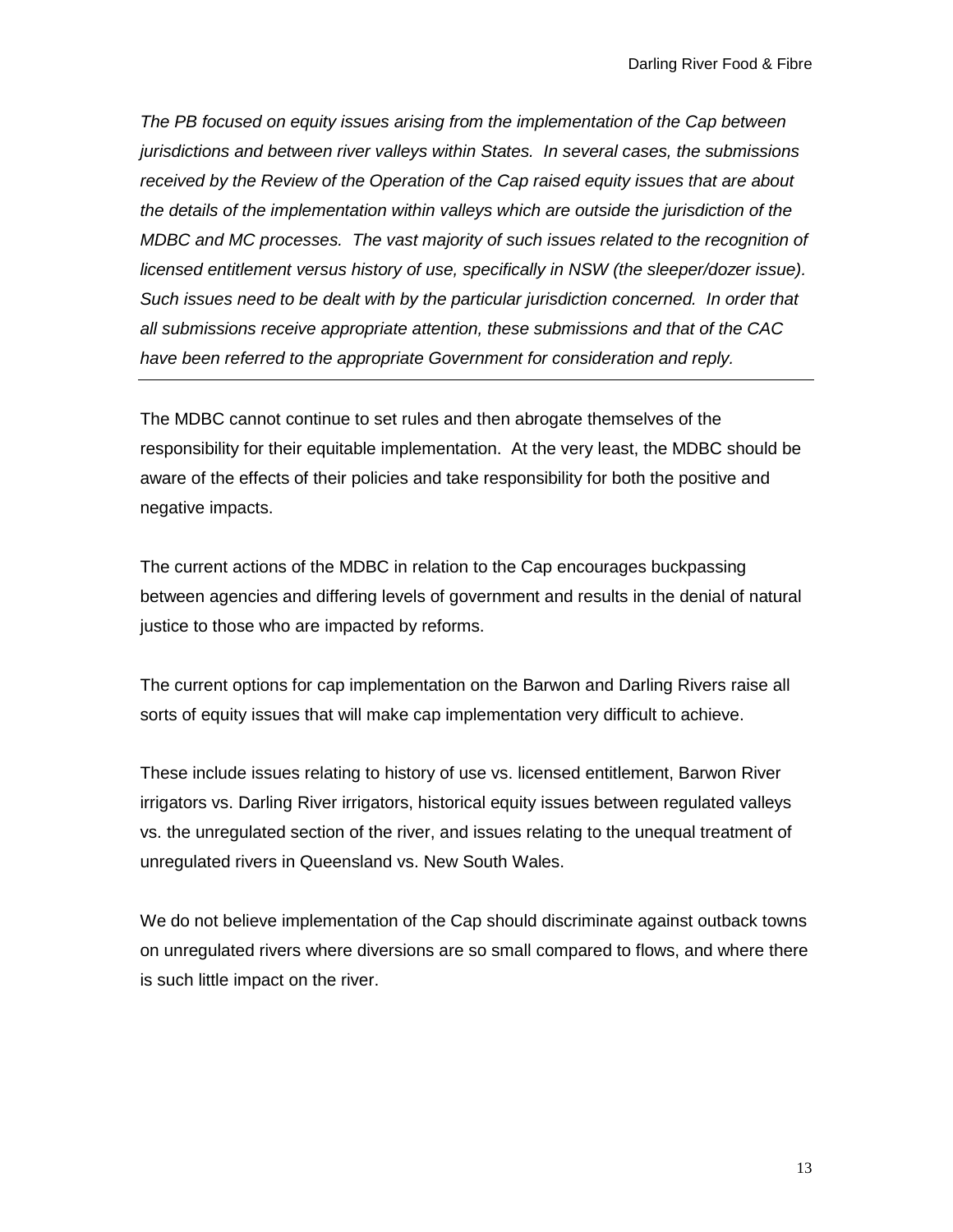*The work of the IAG on the ongoing implementation of the Cap and compliance of actual diversions with Cap target diversions has provided a clear direction for the finalisation of the implementation phase of the Cap. The PB generally supports the IAG recommendations.*

On the unregulated Barwon and Darling River system the NSW Government has not made a genuine effort to quantify the pre 94' Cap level of development. Nor has it precisely framed a definition that equitably encompasses the water extraction capacity that existed at the 94' Cap date.

The IAG has, in the past five years, landed claims of Cap exceedence against this region, when the figures on which they base those arguments are within the orders of accuracy of the measuring parameters used. There is not sufficiently accurate computer modeling, data collection facilities or data history available to allow the IAG to make the claims that it does.

No clear direction for the finalisation of the implementation of the Cap is apparent at this time. There is an urgent need for the Audit group to seek more opinions from stakeholders or water users, rather than relying on scientific and consultancy opinions that do not appear to understand anything other than the environmental requirements.

The Cap was implemented as a blunt instrument designed to limit total diversions. The constructors of the Cap, and implementing authorities, essentially left valley communities to "sort out the mess" in relation to equitable sharing of Cap limits without consultation regarding the construction of frameworks for sharing cap limits or a reasonable adjustment period.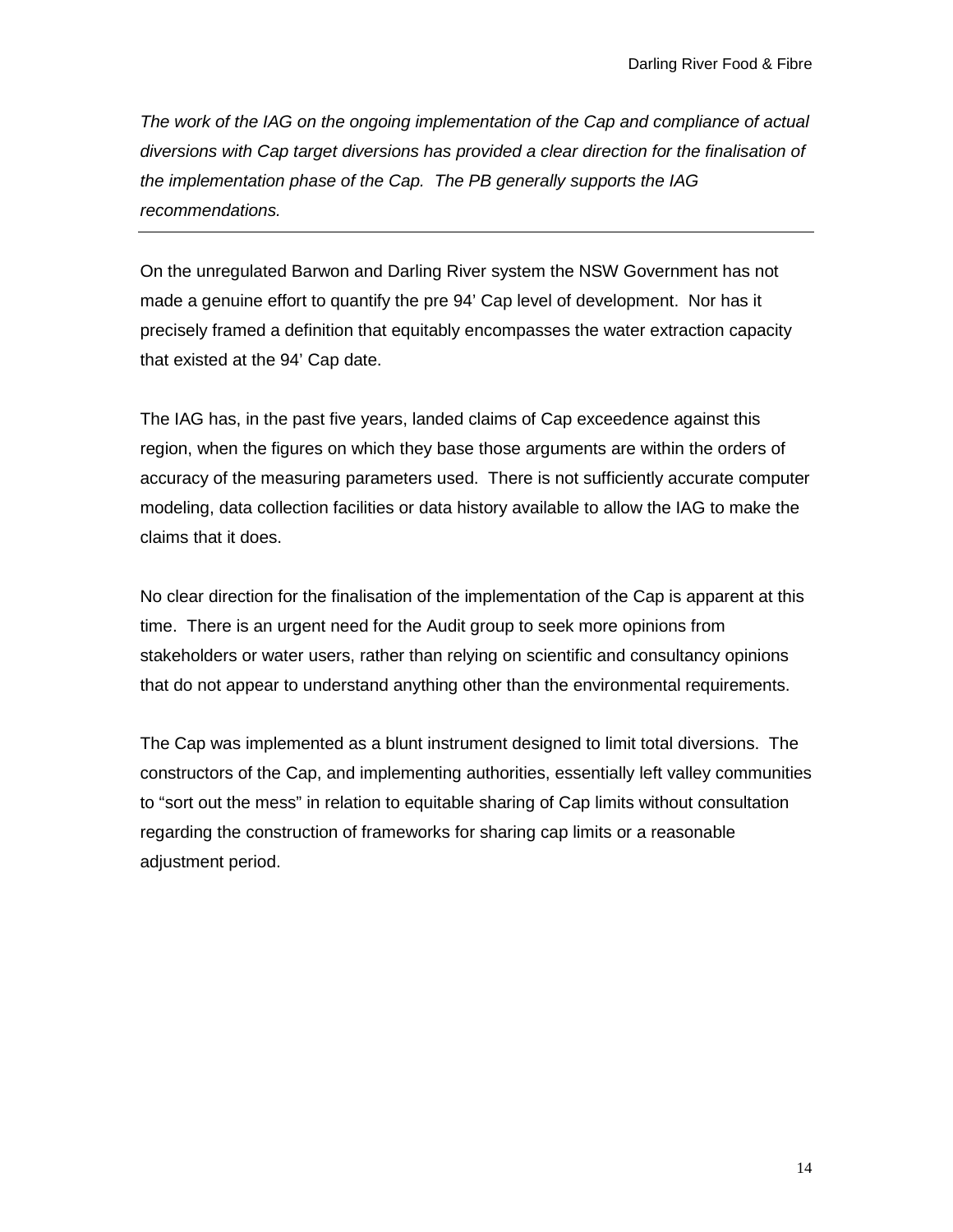*Significantly, effective compliance tools (computer simulation models used to determine Cap target diversions) have not yet been developed and the PB recommends that a high priority be given to the finalisation of these models.*

We agree that an acceptable compliance tool has not yet been developed for statewide implementation. The group also felt that accountability for previously developed models and monies spent should be demonstrated.

Page eighteen of the report makes the suggestion that modeling tools currently available are inadequate and yet Cap figures have been set utilizing these figures – this appears inappropriate.

*The Review has found that VIC and SA have complied with the Cap, while QLD and ACT are yet to complete the establishment of their respective Caps. Nevertheless, it is apparent that in QLD there has been significant growth in storage, which will impact on the water available for alternative consumptive and environmental uses. In NSW, the Cap has been breached in the Barwon-Darling system, with other valleys being within Cap limits.*

It is not correct to state that the Barwon-Darling system has breached the Cap as to date no Cap figure has been determined by the State Minister for this section and it is still under consideration by the River Management Committee concerned. The original figure quoted in the 1995 Audit document was shown as 274GL and at no time has that figure been exceeded. South Australia has unreal expectations regarding its share of the available water when it requires that Lake Alexandrina and Lake Albert be kept in an unnatural fresh-water storage condition rather than being returned to their coastal tidal lake situation. This requires nearly 10 times the Cap figure for the Barwon-Darling and has no relationship to the supply of fresh water to Adelaide and much of southern South Australia.

15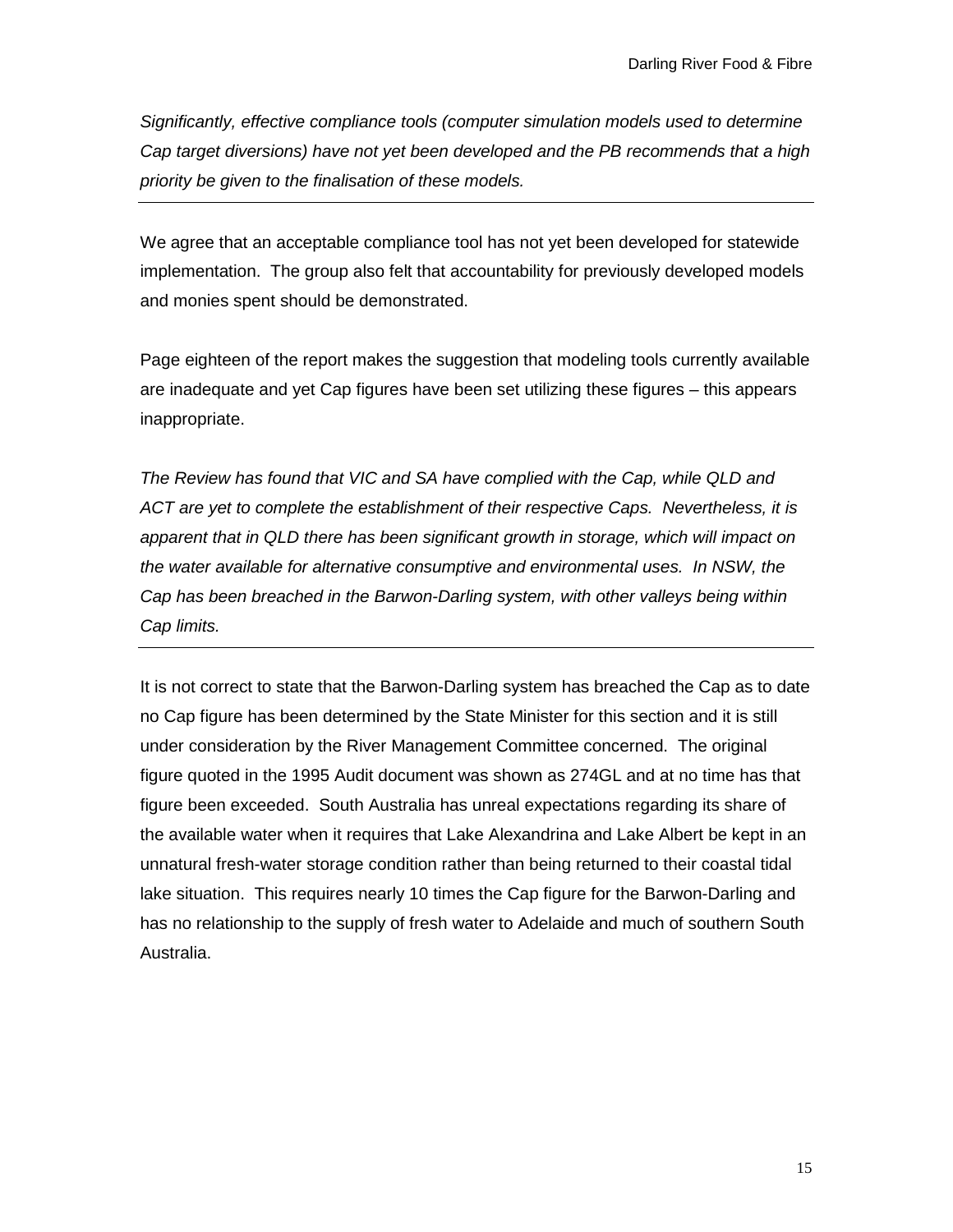*The most important challenge in Cap implementation is to finalise the arrangements under "Schedule F- Cap on Diversions" to Murray Darling Basin Agreement. This schedule is the primary tool for defining Cap arrangements especially those concerned with assessing compliance and its consequences.*

Darling River Food & Fibre agree that the finalisation of arrangements under "Schedule F-Cap on Diversions" to the Murray-Darling Basin Agreement should be given priority. The group recommends that for improved confidence in and support of the Cap, irrigation communities should be party to these negotiations. As the definition of Cap arrangements will vary significantly across each valley, the group believes broad principles for these arrangements should be developed at a state level with regional management through River Management Plans.

*With the intent of improving the operation of the Cap through the development of fair and meaningful compliance arrangements, the PB invites comments on the following modifications to Schedule F which have been recommended by the IAF*

\*Removal of references to end-of-valley flows as a method for Cap compliance An end-of-valley flow regime takes into consideration the important fact that on an unregulated river system the key water management imperative is not so much how much water is extracted but when.

Analysis of the DLWC's IQQM model shows that even though there has been an increase in the development levels on the Darling (and including the increased development on the Barwon River) the flow regime at the end of the system (and indeed right along the system) has not been greatly altered.

At all of the five gauging stations from Brewarrina on the Barwon River to Wilcannia on the Darling River the flow regime from no flow to around 1,000 megalitres per day was significantly improved (up to 14% reduction in no to low flow days). Flows from 1,000 to 5,000 megatlires per day were impacted (reducation of up to 4% of medium flow days). Flows above 5,000 to 10,000 megalitres per day had minor impacts (approximately 2%). Flows over 10,000 megalitres per day were unaltered.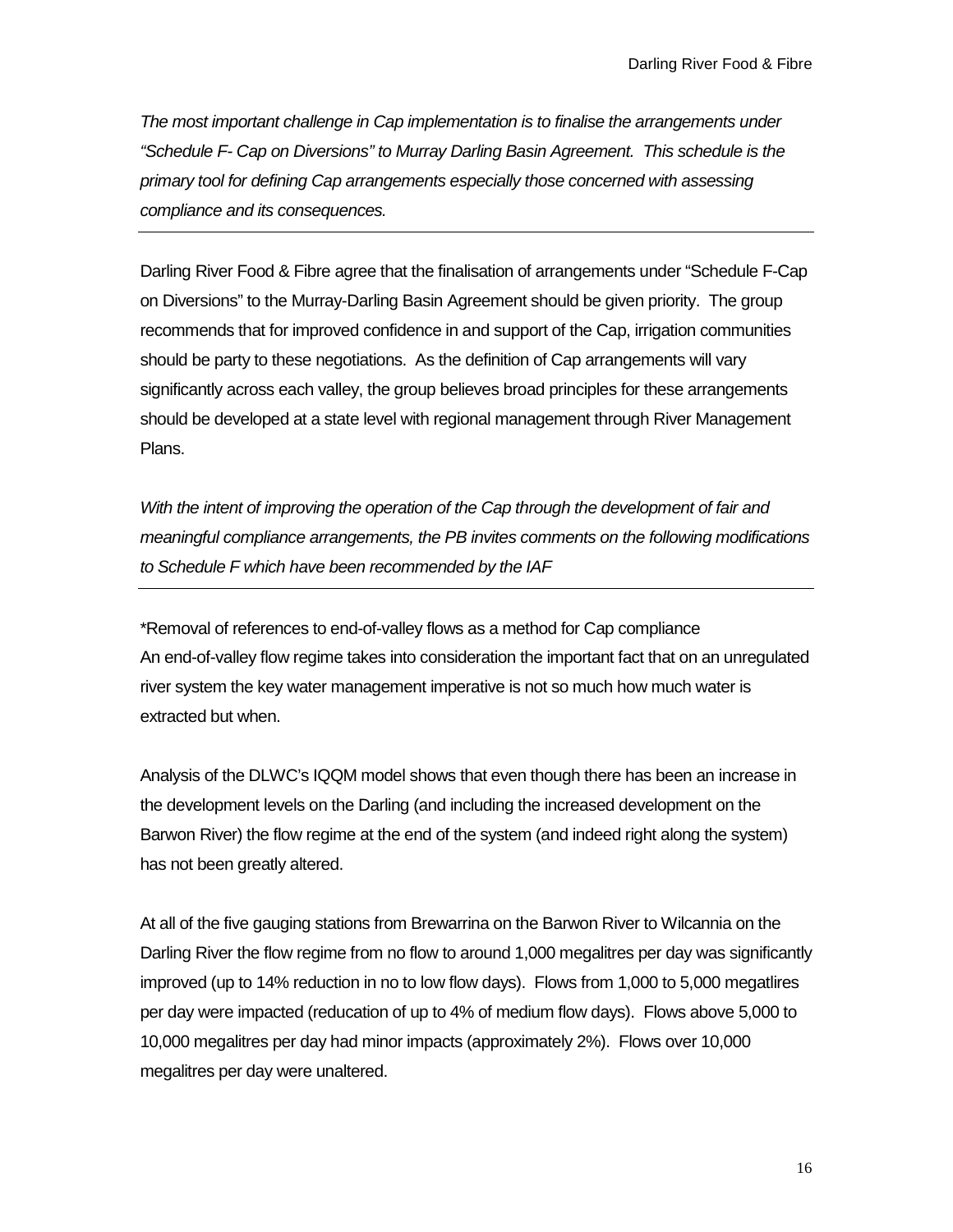An end-of-valley flow Cap model would ensure that maximum benefit has been achieved for the river, the economy, and the social fabric of the communities that depend on the river.

Current development levels on the Darling River are sustainable, and have no measurable increased impact on the flow regime that was experienced at the 1993/94 levels of development, in fact it is better with the introduction of the low flow rules.

\*Arrangements for remedial actions in the case of Cap exceedence. The recommendation of the IAG is that States be required "to ensure that cumulative diversions are brought back into balance with the Cap"

The participants agreed that "Schedule F-Cap on Diversions" is only as effective as an implemented compliance regime.

The application of sanctions will be extremely difficult while ever there is socialization of the Cap. Provided that individuals (or groups) can be identified, any sanctions should be targeted at those responsible for Cap breach. As responsibility for compliance should lie with valley communities, so too should the imposition of and sanctions.

In order that each water user, valley and State is aware of their obligations and rights prior to the enforcement of any sanctions, an individual property right must exist. DRFF will therefore not condone any remedial action for breach of the Cap in the absence of a secure individual property right.

The group recommends an appropriate adjustment period prior to the implementation of this compliance regime be effected, with sanctions applicable after this time. Compliance in relation to the Barwon-Darling may need to be negotiated outside what is deemed an appropriate time frame for other NSW valleys.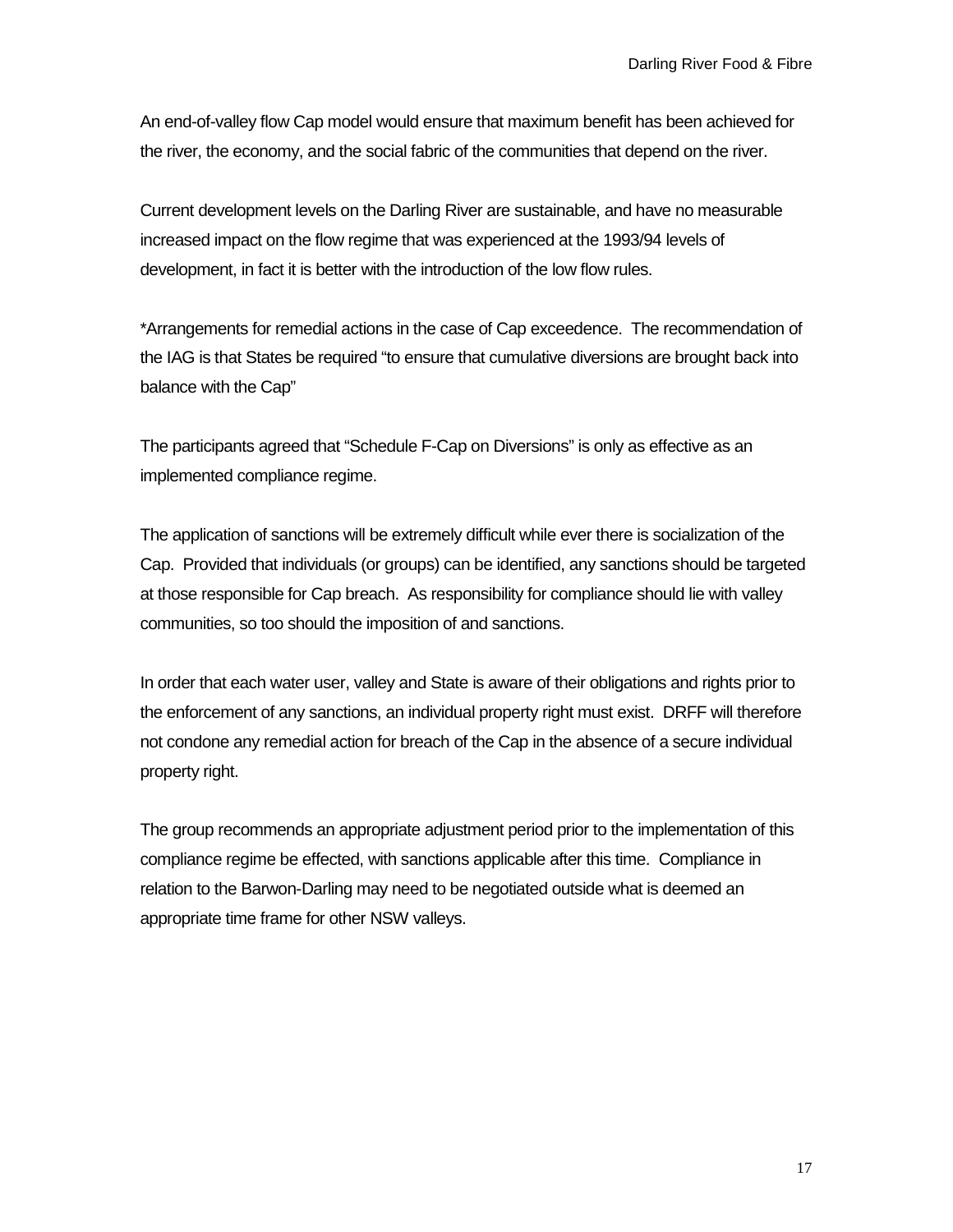• Re-setting the commencement date for accounting for diversions under the Cap to start with the 2000/01-water year.

The commencement date for accounting should not be fixed until Queensland and the ACT have complied with all requirements and an accurate method of metering is established on unregulated rivers.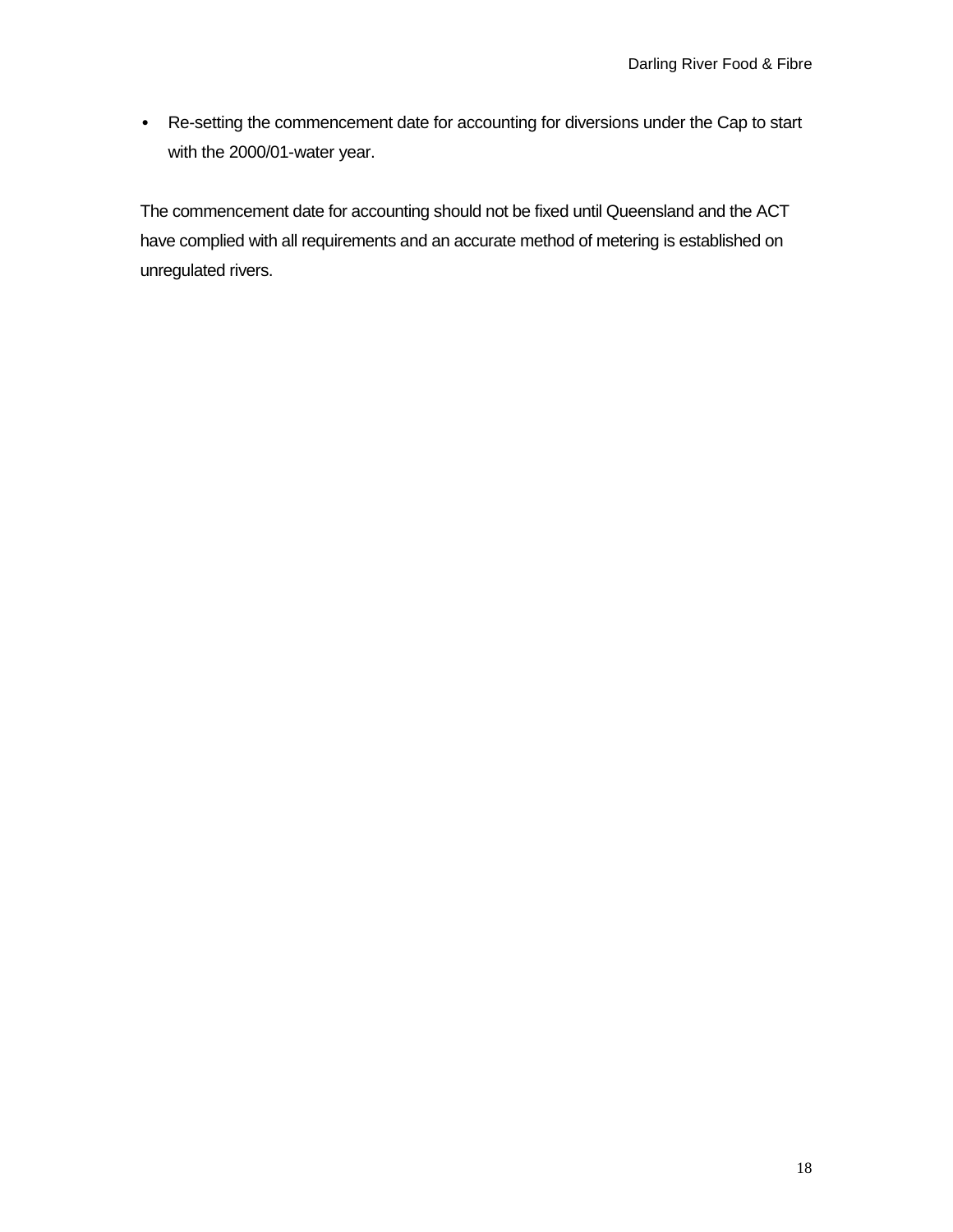*With the implementation of the Cap nearing completion in most jurisdictions, there is now the opportunity to take the "next step" and to consider the environmental outcomes of the Cap from a whole of Basin perspective. The PB supports the introduction of a regular Sustainable Rivers Audit, which would cast the Cap as an input to Basin health, rather than an outcome in itself. Whereas the Cap is seen as the first step towards achieving the longer-term objective of the Initiative, a Sustainable Rivers Audit can be viewed as the next step in the process of achieving this objective.*

In line with the NSWIC Blue Paper, irrigators recognize that there should be an environmental, social and economic audit of each individual river system. However, we agreed that the model for a Sustainable Rivers Audit that was proposed by the PB could risk becoming a high-handed approach to the environmental management of the river system unless local communities are intrinsically involved. Any audit should recognize the value of local knowledge from irrigation communities who best understand the balance of requirements at a valley level. A strictly "top-down" approach advocated by the Project Board may not allow an individual valley the ability to have input into and therefore ownership of the assessment of that valley's overall health.

A Sustainable Rivers Audit would be an appropriate approach for the future provided the matter is addressed in a reasonable manner and does not give total priority to an undetermined environmental need. The available resource, water, is needed to satisfy the continuing development and growth which will be required to sustain the rural economy in the future as well as providing for the environment. Too much stress is being placed on the "degradation" of rivers which in fact have not suffered to anywhere near the severe extent reported by scientists adopting text book approaches to the problem.

Sustainability should relate to all needs and consider the way in which water has to be shared to satisfy all requirements most appropriately.